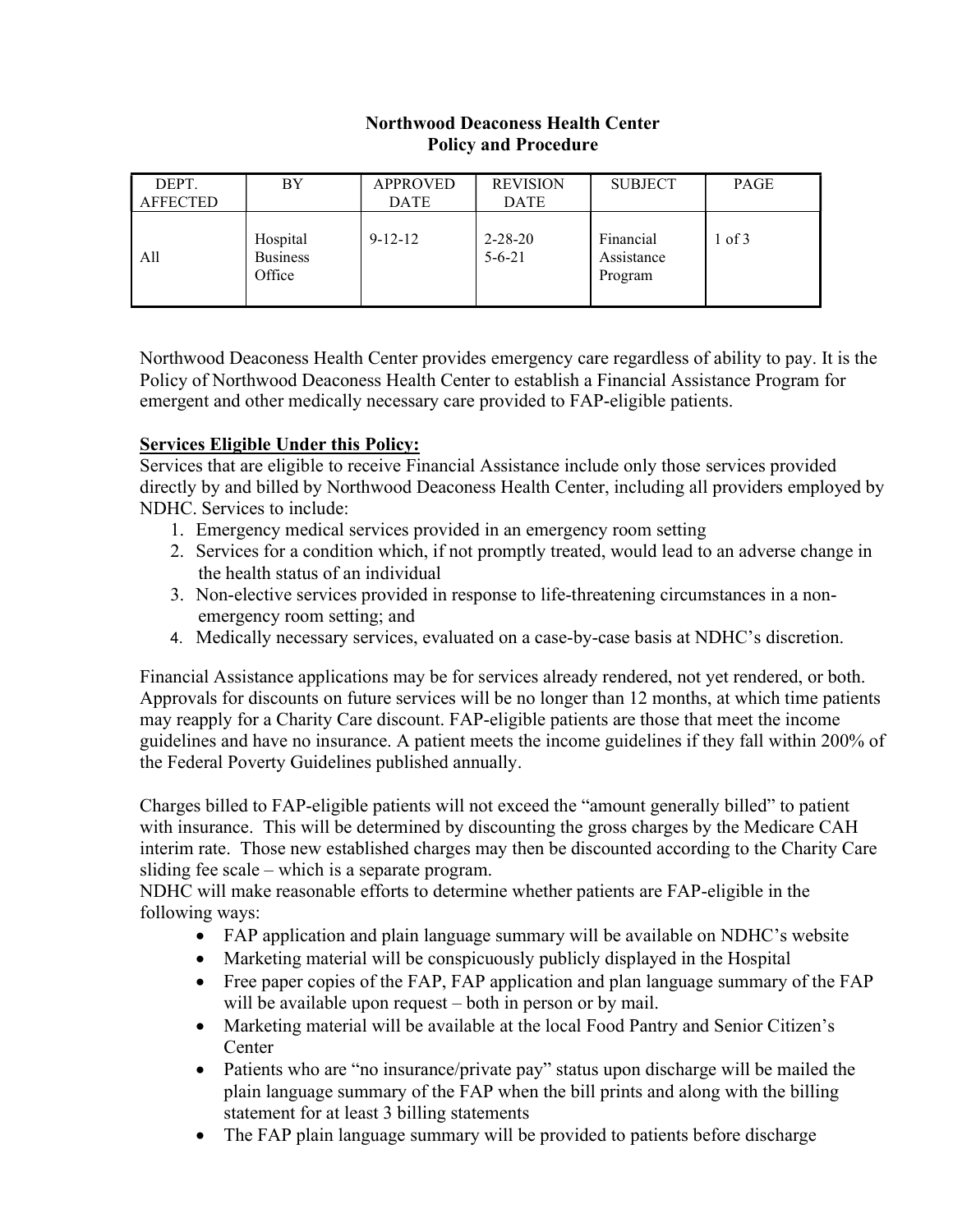| DEPT.<br><b>AFFECTED</b> | BY                                    | <b>APPROVED</b><br><b>DATE</b> | <b>REVISION</b><br><b>DATE</b> | <b>SUBJECT</b>                     | PAGE       |
|--------------------------|---------------------------------------|--------------------------------|--------------------------------|------------------------------------|------------|
| All                      | Hospital<br><b>Business</b><br>Office | $9 - 12 - 12$                  | $2 - 28 - 20$<br>$5 - 6 - 21$  | Financial<br>Assistance<br>Program | $2$ of $3$ |

# Applying for Financial Assistance:

FAP-eligible patients will have 120 days to apply for Financial Assistance. Following a request for an FAP application, the patient will have an additional 120 days to complete and return the application. Patients will be notified in writing of their Charity Care determination, discount amount (if any), and effective dates of the discount.

Individuals can apply for Financial Assistance by completing NDHC's Patient Financial Assistance Application form and providing required supporting documents to:

Northwood Deaconess Health Center Hospital Business Office PO Box 190 Northwood, ND 58267

Supporting documentation may include proof of income/no income:

- Acceptable forms of verification of income include:
	- (1) Current state and federal tax documents.
	- (2) Two or more current paycheck stubs
	- (3) Social Security Benefit Letter (Available through the local Social Security office)
	- (4) Unemployment benefit letter (Available at Job Services)
	- (5) Other documentation verifying the applicant's gross incomes
	- (6) Letter denying unemployment benefits.
- Acceptable forms of verification of no income include:
	- (1) College students must include their college ID, class schedule, and a financial aid letter
	- (2) Brief letter from an individual familiar with the applicant's circumstances. The letter must include the signature, valid telephone number and the address of the individual.
	- (3) Termination notice or letter from applicant's former employer stating when his/her employment ended. The notice/letter must include the signature, valid telephone number and the address of the individual.
	- (4) Copy of applicant's monthly bank statement, if he/she is living on savings.
	- (5) Other documentation indicating the applicant does not have household income.

Patient family size will be reviewed based on how taxes are filed. For example, if a spouse applies for Financial Assistance/Charity Care, income from the other spouse, if applicable, will be factored into the determination. Additionally, if a dependent applies for Charity Care and are still claimed on someone else's tax return, the income from the claimer(s) of the dependent must be factored into the Charity Care application and determination.